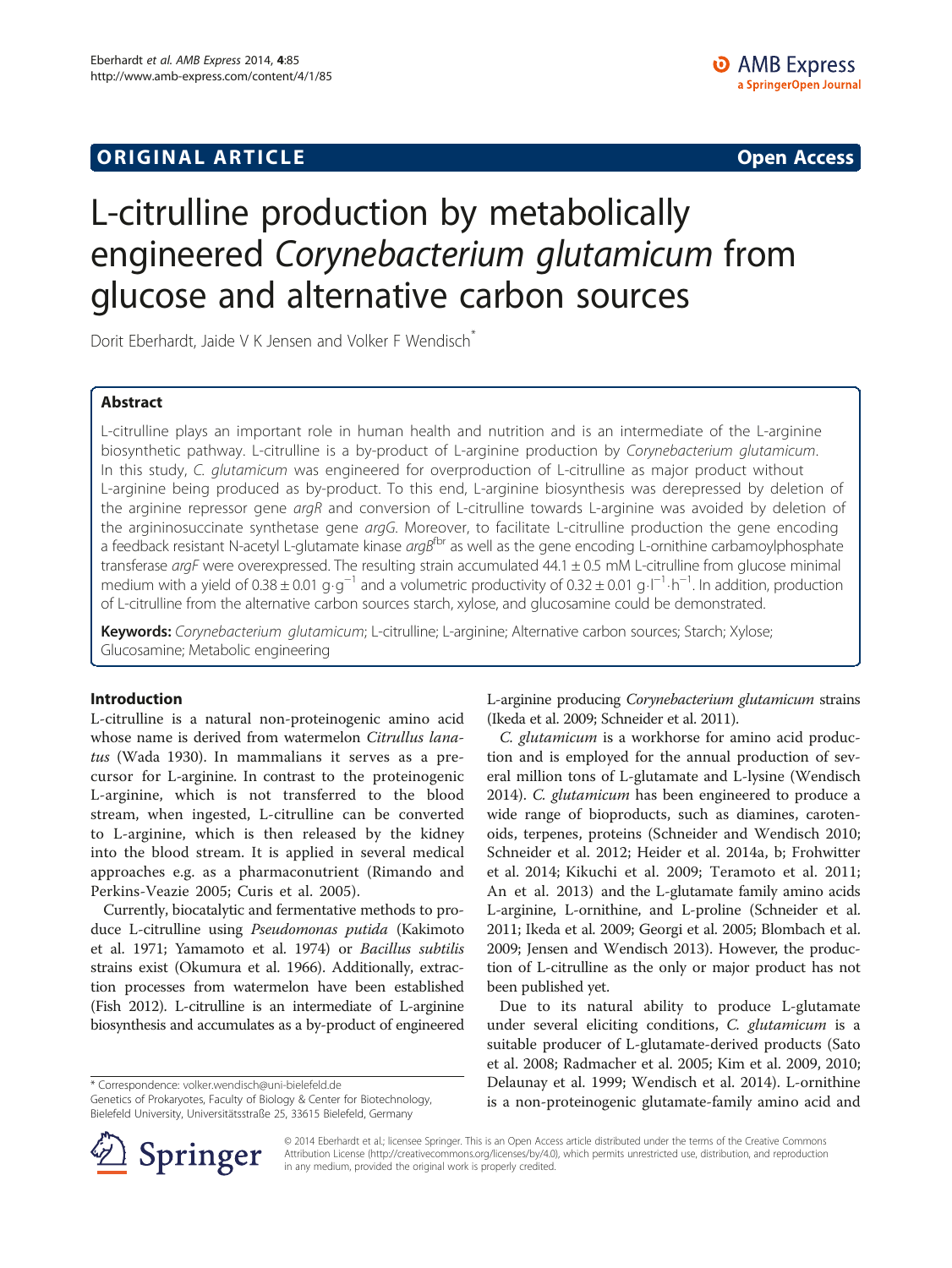<span id="page-1-0"></span>

an intermediate of L-arginine biosynthesis (Figure 1). An ornithine producer was obtained by deletion of argR, the gene encoding the genetic repressor of the arginine biosynthesis operon, and *argF* to prevent further processing of ornithine (Schneider et al. [2011](#page-7-0)). The production of L-proline from L-ornithine is possible by the heterologous overexpression of ocd from Pseudomonas putida, encoding ornithine cyclodeaminase (Jensen and Wendisch [2013\)](#page-7-0). The diamine putrescine can be produced by overexpression of the Escherichia coli gene speC, which encodes ornithine decarboxylase (Schneider et al. [2012](#page-8-0); Schneider and Wendisch [2010](#page-7-0)). As the arginine biosynthetic pathway is naturally regulated by feedback inhibition of N-acetylglutamate kinase (encoded by argB) by arginine, the use of feedback resistant enzyme variants in combination with deletion of argR has been described to overproduce L-arginine (Sakanyan et al. [1996;](#page-7-0) Ikeda et al. [2009;](#page-7-0) Schneider et al. [2011\)](#page-7-0).

C. glutamicum can utilize a variety of carbon sources. In contrast to many other microorganisms used in biotechnology, simultaneous utilization of carbon sources e.g. present in mixtures such as lignocellulosic hydrolysates is a hall mark of C. glutamicum (Blombach and Seibold [2010](#page-7-0); Meiswinkel et al. [2013a](#page-7-0), [b\)](#page-7-0). The natural substrate spectrum of C. glutamicum includes monosaccharides, disaccharides, and organic acids as well as alcohols (Blombach and Seibold [2010](#page-7-0); Arndt and Eikmanns [2008;](#page-7-0) Peters-Wendisch et al. [1998](#page-7-0); Jolkver et al. [2009](#page-7-0); Sasaki et al. [2011\)](#page-7-0). To allow access to alternative carbon sources, C. glutamicum has also been engineered for utilization of glycerol, pentoses, and amino sugars as well as polysaccharides (Schneider et al. [2011](#page-7-0); Rittmann et al. [2008;](#page-7-0) Seibold et al. [2006](#page-8-0); Uhde et al. [2013;](#page-8-0) Gopinath et al. [2011;](#page-7-0) Matano et al. [2014\)](#page-7-0).

One aim to reduce production cost is the use of complex sugar substrates for the production of biotechnological products. As an example of using a polymeric raw material without decomposition to its monomeric compounds e.g. by enzyme treatment, soluble starch could be used as a carbon source for the production of L-lysine and organic acids by engineered C. glutamicum

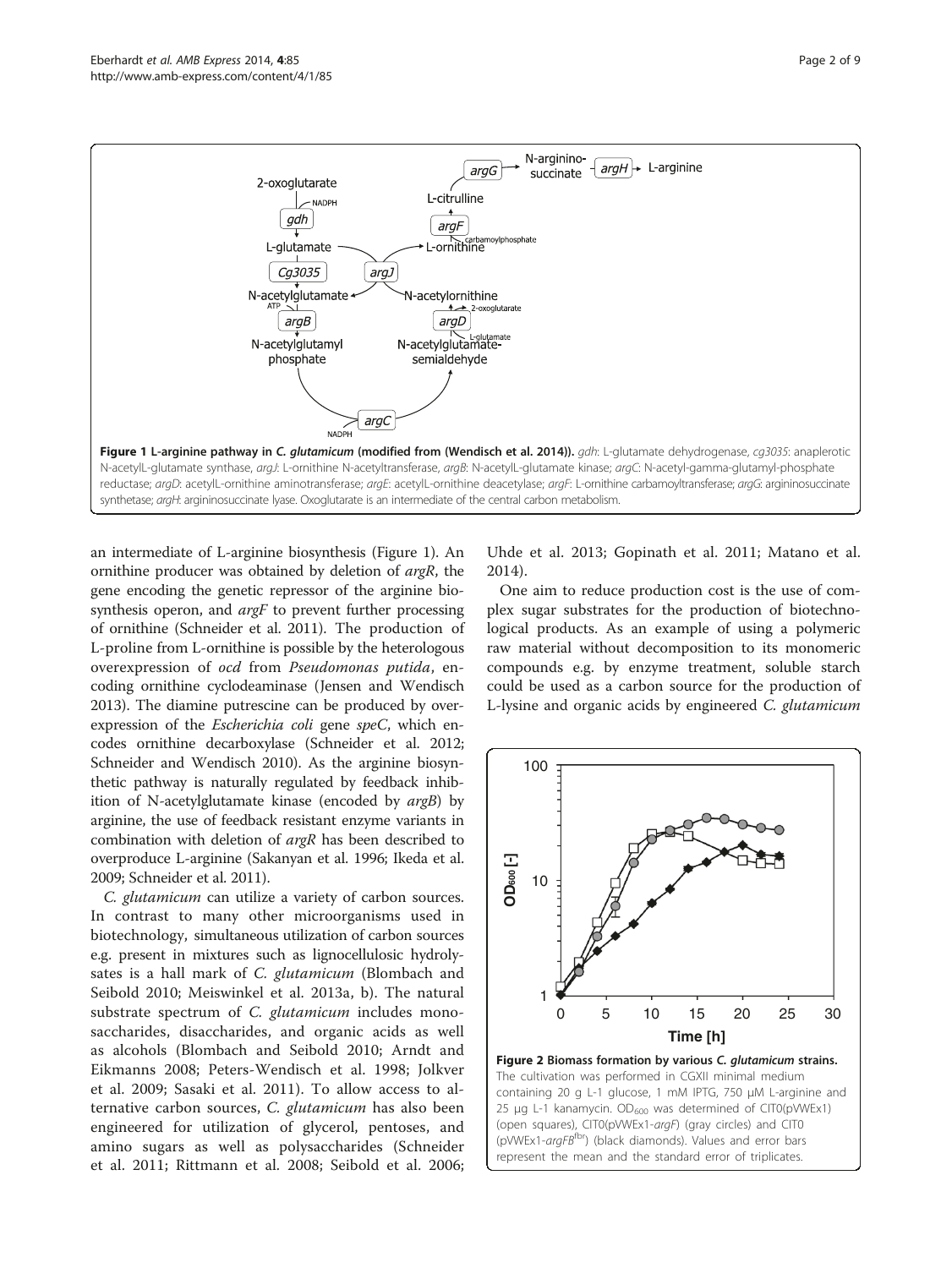<span id="page-2-0"></span>(Seibold et al. [2006](#page-8-0); Tateno et al. [2007;](#page-8-0) Tsuge et al. [2013](#page-8-0)). However, due to the growing world population and a correlating higher demand for food, biotechnological processes based on non-food derived carbon sources are sought. Xylose is a pentose sugar compound present in the hemicellulosic fraction of agricultural wastes as for example rice straw. Glucosamine, on the other hand, is a constituent of chitin, the second most abundant biopolymer in Nature, which is accessible e.g. from shrimp shell waste accumulating in the food industry. C. glutamicum has been engineered to efficiently utilize both xylose and glucosamine as alternative carbon sources for growth and amino acid production (Gopinath et al. [2011](#page-7-0); Meiswinkel et al. [2013a;](#page-7-0) Uhde et al. [2013;](#page-8-0) Matano et al. [2014\)](#page-7-0).

In this study, the rational engineering of L-citrulline production by C. glutamicum is reported and the concept was extended to production of L-citrulline from the alternative carbon sources glucosamine, xylose, and starch.

## Materials and methods

#### Microorganisms and growth conditions

Microorganisms and plasmids used in this study are listed in Table 1. E. coli DH5α was used for gene cloning. C. glutamicum and E. coli strains were routinely grown in lysogeny broth (LB) (10 g L<sup>-1</sup> tryptone, 5 g L<sup>-1</sup> yeast extract, 10 g  $L^{-1}$  sodium chloride) in 500-mL baffled flasks on a rotary shaker (120 rpm) at 30°C or 37°C. For

| Table 1 Strains and plasmids used in this study |  |  |  |  |  |  |  |  |  |
|-------------------------------------------------|--|--|--|--|--|--|--|--|--|
|-------------------------------------------------|--|--|--|--|--|--|--|--|--|

growth experiments, CGXII minimal medium (Eggeling and Reyes [2005\)](#page-7-0) was used for C. glutamicum. Growth was followed by measuring the optical density at 600 nm using a V-1200 Spectrophotometer (VWR, Radnor, PA, USA). An  $OD_{600}$  of 1 corresponds approximately to an estimated cell dry weight of 0.25 g/L.

When necessary, the growth medium was supplemented kanamycin (25 μg mL<sup>-1</sup>), spectinomycin (100 μg mL<sup>-1</sup>), tetracycline (10 μg mL<sup>-1</sup>), isopropyl β-D-1-thiogalactopyranoside (IPTG) (1 mM) and L-arginine (750 μM). The growth behavior and L-citrulline production of recombinant C. glutamicum strains were analyzed in 500 ml baffled flasks. Briefly, a 50 mL BHI (37 g  $L^{-1}$ ) seed culture was inoculated from an agar plate and grown overnight. The cells were harvested by centrifugation  $(4,000 \times g, 10 \text{ min})$ and washed twice with CGXII minimal medium lacking the carbon source. Subsequently, 50 mL CGXII medium, containing a given concentration of carbon source and necessary supplements, was inoculated to an optical density of 1.0. Detailed information on the carbon source concentrations employed are given in the [Results](#page-3-0) chapter.

#### Molecular genetic techniques

Standard methods such as restriction digestions, and ligation were carried out as described elsewhere (Sambrook and Russell [2012](#page-7-0)). Digested DNA was purified by using the QIAquick Gel Extraction Kit (Qiagen, Hilden, Germany).

| E. coli                   |                                                                                                                                    |                               |  |
|---------------------------|------------------------------------------------------------------------------------------------------------------------------------|-------------------------------|--|
| DH5a                      | $F$ -thi-1 endA1 hsdr17(r <sup>-</sup> , m <sup>-</sup> ) supE44 $\Delta$ lacU169 ( $\Phi$ 80lacZ $\Delta$ M15) recA1 gyrA96 relA1 | (Hanahan 1983)                |  |
| C. glutamicum             |                                                                                                                                    |                               |  |
| <b>MB001</b>              | ATCC 13032 with in-frame deletion of prophages CGP1 (cg1507-cg1524),<br>CGP2 (cg1746-cg1752), and CGP3 (cg1890-cg2071)             | (Baumgart et al. 2013)        |  |
| CIT <sub>0</sub>          | MB001 with $\Delta$ argF, $\Delta$ argG, $\Delta$ argR                                                                             | This study                    |  |
| CIT1                      | CITO carrying the pVWEx-argFB <sup>tbr</sup> vector                                                                                | This study                    |  |
| <b>Plasmids</b>           |                                                                                                                                    |                               |  |
| pEKEx3                    | Spec $R$ , Ptac, lacl <sup>q</sup>                                                                                                 | (Stansen et al. 2005)         |  |
| pVWEx1                    | Kan <sup>R</sup> , $P_{tac}$ , lacl <sup>q</sup>                                                                                   | (Peters-Wendisch et al. 2001) |  |
| pEC-XT99A                 | Tet <sup>R</sup> , $P_{\text{trc}}$ , lacl <sup>q</sup>                                                                            | (Kirchner and Tauch 2003)     |  |
| $pK19\Delta argFR$        | Kan <sup>R</sup> , pk19mobsacB with the deletion construct of genes argFR                                                          | (Schneider et al. 2011)       |  |
| $pK19\Delta \text{arg} G$ | Kan <sup>R</sup> , pk19mobsacB with the deletion construct of genes argG                                                           | This study                    |  |
| pEKEx3- argBfbr           | Spec <sup>R</sup> , pEKEx3 carrying argB from C. glutamicum ATCC 13032 with amino acid<br>exchanges A49VM54V                       | (Schneider et al. 2011)       |  |
| pVWEx1-argF               | Kan <sup>R</sup> , pVWEx1 carrying argF from C. glutamicum ATCC 13032                                                              | This study                    |  |
| pVWEx1-argFG              | Kan <sup>R</sup> , pVWEx1 carrying <i>argF</i> and <i>argG</i> from C. <i>glutamicum</i> ATCC 13032                                | This study                    |  |
| pVWEx1-argFBfbr           | Kan <sup>R</sup> , pVWEx1 carrying argF from C. glutamicum ATCC 13032 and argB <sup>fbr</sup> from<br>pEKEx3- argB <sup>tbr</sup>  | This study                    |  |
| pEKEx3-nagB               | Spec <sup>R</sup> , pEKEx3 carrying nagB from C. glutamicum ATCC 13032                                                             | (Uhde et al. 2013)            |  |
| pEKEx3-xylAB              | Spec <sup>R</sup> , pEKEx3 carrying xylA from Xanthomonas campestris XCC1758 and xylB<br>from C. glutamicum ATCC 13032             | (Meiswinkel et al. 2013a)     |  |
| pAMY                      | Tet <sup>R</sup> , pEC-XT99A carrying amy from Streptomyces griseus IMRU 3570                                                      | (Seibold et al. 2006)         |  |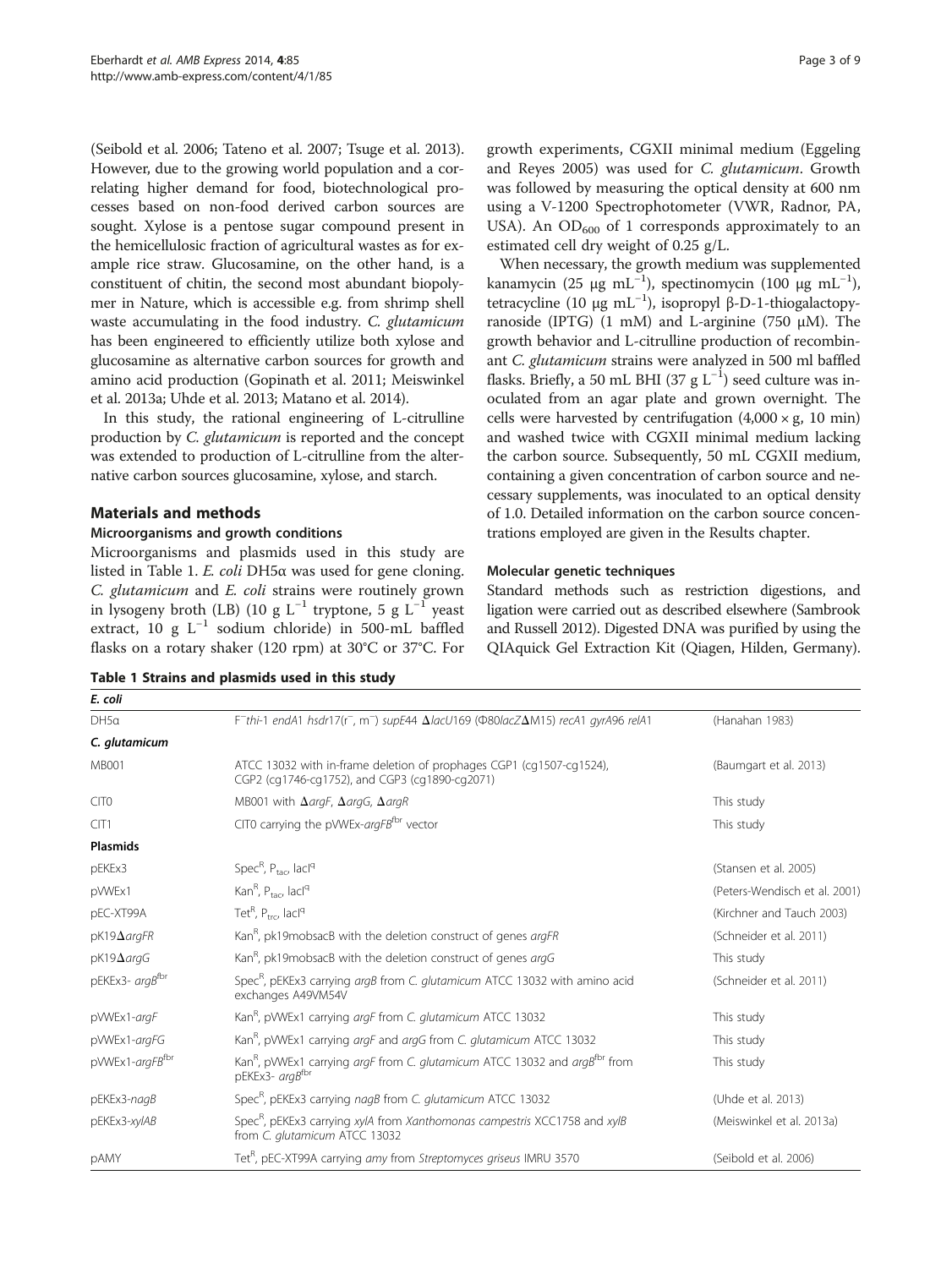<span id="page-3-0"></span>E. coli cells were transformed by heat shock (Sambrook and Russell [2012\)](#page-7-0) and C. glutamicum cells were transformed by electroporation (Eggeling and Reyes [2005](#page-7-0)). Isolation of genomic DNA was performed as previously described (Jensen and Wendisch [2013](#page-7-0)). Chromosomal changes in C. glutamicum were performed as described elsewhere (Eggeling and Reyes [2005\)](#page-7-0).

## Construction of strains and plasmids

The deletion of ΔargFR in MB001 was performed by using pK19mobsacBΔargFR. Afterwards argG was deleted by using pK19mobsacBΔargG to obtain CIT0. pK19mobsacBΔargG contains the up- and downstream regions of argG in the ΔargFR strain. The plasmid was constructed by amplifying the upstream region with *argG* up f (CTTgaattcAGAAGCTGCGCCGCATG) and argG\_up\_r (agagacgacctaagccagtctAACGATGCGGTTAGTCATGAGG) and the downstream region with  $argG_d$  down f (agactggct taggtcgtctctGCTAACAAGCGCGATCGC) and argG\_down\_r (CCTctgcagAACGACCAGCGCGCAGA). The two fragments were combined by crossover PCR using argG\_up\_f and *argG\_down\_r* and finally cloned into pK19mobs*acB* with PstI and EcoRI.

pVWEx1-argF was constructed by amplifying argF with primers argF\_f (CTTgtcgacAAGGAGATATAGATATGAC TTCACAACCACAGGTTCG) and argF\_r (CCTggatccTT ACCTCGGCTGGTTGGC). The PCR product was treated with SalI and BamHI and ligated with similarly treated pVWEx1. pVWEx1-argFG was constructed by amplifying argG with primers argG\_f (GGGgtcgacGAAAGG AGGCCCTTCAGATGACTAACCGCATCGTTCTTG) and argG\_r (GGGgtcgacTTAGTTGTTGCCAGCTTCG CGA). The PCR product was treated with SalI and ligated with similarly treated pVWEx1-argF.

The plasmid vector pEKEx-argBfbr ( $argB_{A49VM54V}$ (Schneider et al. [2011](#page-7-0))) was digested with BamHI and KpnI and the DNA fragment with a size of 0.9 kb harboring the  $argB<sup>thr</sup>$  gene was cloned into the  $BamHI/KpnI$ digested vector pVWEx1-argF.

## Determination of amino acid and carbohydrate concentrations

For the quantification of extracellular amino acids and carbohydrates, a high-performance liquid chromatography system was used (1200 series, Agilent Technologies Deutschland GmbH, Böblingen, Germany). Samples were withdrawn from the cultures, centrifuged  $(13,000 \times g,$ 10 min), and the supernatant used for analysis.

Glucose and xylose were analyzed on a normal phase column (organic acid resin 300 × 8 mm, 10 μm particle size, 25 Å pore diameter; Chromatographie Service GmbH, Langerwehe, Germany) using 5 mM sulfuric acid as the mobile phase at a flow rate of 1 mL min<sup>-1</sup> and were detected with a refractive index detector (RID G1362A, 1200

series, Agilent Technologies). Amino acids were automatically modified by precolumn derivatisation with orthophthalaldehyde and separated as described previously (Georgi et al. [2005](#page-7-0)). L-ornithine was quantified using a pre-column (LiChrospher 100 RP18 EC-5 μ  $(40 \times 4 \text{ mm})$ , CS-Chromatographie Service GmbH, Langerwehe, Germany) and a reversed phase column (LiChrospher 100 RP18 EC-5 μ (125 × 4 mm), CS Chromatographie) as a main coulumn and detected with a fluorescence detector at excitation at 230 nm and 450 nm emission (FLD G1321A, 1200 series, Agilent Technologies). For the determination of L-citrulline, a reverse-phase (RP) LiChrospher 100 RP8 EC-5 μ precolumn  $(40 \times 4.6$  mm) and a RP8 EC-5 μ (125 × 4.6 mm) main column (CS Chromatographie, Langerwehe, Germany) were used. 100 μM L-Asparagine was used as an internal standard. The mobile phases used were in case of RP8 A: 0.25% Na-acetate pH 6, B: methanol. The gradient used was: 0 min 30% B, 1 min 30% B, 6 min, 70% B, 11 min 90% B, 14 min 70% B, 16 min 30% B. In case of RP18, the mobile phases used were A:0.1 M Na-acetate pH 7.2, B: methanol. The gradient used was: 0 min 20% B, 0.5 min 38% B, 2.5 min 46% B, 3.7 min 65% B, 5.5 min 70% B, 6 min 75% B, 6.2 min 85% B, 6.7 min 20% B.

## Results

## Engineering a prophage-free C. glutamicum strain for L-citrulline production

C. glutamicum has recently been cured of prophage sequences to yield MB001 (Baumgart et al. [2013\)](#page-7-0). This strain was used as the parental strain because it can be transformed easily and plasmid-based gene overexpression is more efficient (Baumgart et al. [2013\)](#page-7-0). As C. glutamicum ATCC 13032, this strain does not accumulate L-citrulline, an intermediate of L-arginine biosynthesis (Figure [1\)](#page-1-0). The deletion of three genes of the L-arginine operon (L-ornithine carbamoyltransferase (EC 2.1.3.3) argF, argininosuccinate synthetase (EC 6.3.4.5) argG, and L-arginine biosynthesis operon repressor gene argR) in C. glutamicum MB001 yielded the L-arginine auxotrophic strain CIT0 (Table [1\)](#page-2-0). When supplemented with 0.75 mM L-arginine, C. glutamicum CIT0 accumulated  $25.2 \pm 2.6$  $25.2 \pm 2.6$  $25.2 \pm 2.6$  mM L-ornithine from 2% glucose (Table 2). The deletion of *argF* and *argG* could be complemented by plasmid-borne expression of these genes since the complemented strain CIT0(pVWEx1-argFG) grew without L-arginine supplement while the empty vector carrying control CIT0(pVWEx1) did not (data not shown). Comparable growth rates and biomass concentrations were observed.

To enable L-citrulline accumulation, two plasmids were constructed and used to transform C. glutamicum CIT0. While pVWEx1-argF only carries argF encoding L-ornithine carbamoyltransferase, pVWEx1-argFBfbr in addition carries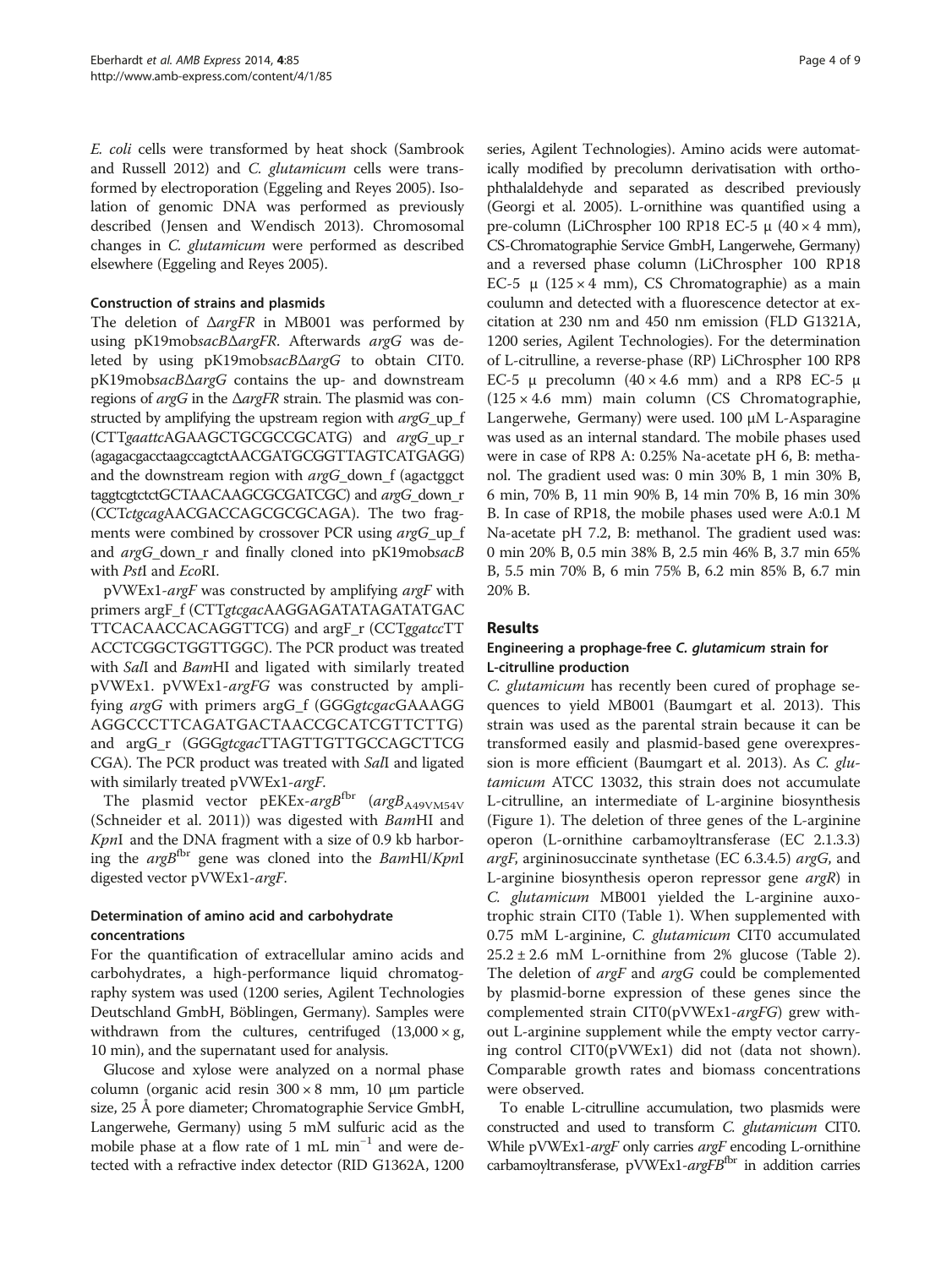<span id="page-4-0"></span>Table 2 Growth on different carbon sources

| C. glutamicum strain | Carbon source concentration             | Maximum $OD_{600}$ | Growth rate $(h^{-1})$ |
|----------------------|-----------------------------------------|--------------------|------------------------|
| $CIT1(pEKEx3-xy/AB)$ | Xylose: 15 g/L                          | $6+1$              | $0.03 \pm 0.01$        |
| CIT1(pEKEx3-nagB)    | Glucosamine: 10 g/L                     | $3 \pm 7$          | $0.02 \pm 0.01$        |
| CIT1(pAMY)           | Soluble starch: 10 g/L Glucose: 2.5 g/L | $9 \pm 7$          | $0.21 + 0.01$          |
| CIT1(pEC-XT99A)      | Soluble starch: 10 g/L Glucose: 2.5 g/L | $3 + 7$            | $0.10 + 0.01$          |

Fermentations were performed in CGXII minimal medium containing the respective carbon source and were supplemented by 750 μM L-arginine. 1 mM IPTG and 25 μg/ml kanamycin and spectinomycin were added. Values and error bars represent the mean and the standard error of triplicates.

 $argB$ <sup>fbr</sup> encoding feedback-resistant N-acetyl L-glutamate kinase (NAGK, EC 2.7.2.8). When grown in minimal medium with 2% glucose and 0.75 mM L-arginine C. glutamicum CIT0(pVWEx1-argF) grew to a higher OD than CIT0(pVWEx1) (Figure [2](#page-1-0)) and did not accumulate notable concentrations of L-citrulline. As opposed to CIT0 (pVWEx1), CIT0(pVWEx1-argF) did not produce Lornithine (Figure 3). By contrast, the combined overexpression of  $argF$  and  $argB$ <sup>fbr</sup> entailed L-citrulline production and the respective strain was named CIT1. C. glutamicum CIT1 accumulated  $44.1 \pm 0.5$  mM L-citrulline in minimal medium with 2% glucose (Figure [4](#page-5-0)).

When comparing the growth of C. glutamicum CIT0 ( $pVWEx1$ ) to that of CIT0( $pVWEx1-\text{arg}F$ ), similar growth rates  $(0.37 \pm 0.01 \text{ h}^{-1}$  and  $0.35 \pm 0.04 \text{ h}^{-1}$ , respectively) were obtained, whereas L-citrulline formation by CIT0 (pVWEx1- $argFB<sup>fbr</sup>$ ) was accompanied by a reduced growth rate  $(0.15 \pm 0.01 \text{ h}^{-1})$  (Figure [1](#page-1-0)). Moreover, the final OD<sub>600</sub> of CIT0(pVWEx1-argFB<sup>fbr</sup>) was  $20 \pm 1$  as compared to an  $OD_{600}$  of  $26 \pm 1$  of CIT0(pVWEx1). By contrast, C. glutamicum CIT0(pVWEx1-argF) grew



acid concentrations in the supernatant were determined after the consumption of glucose. Values and error bars represent the mean

and the standard error of triplicates.

to a higher biomass concentration with a final  $OD_{600}$ of  $35 \pm 1$ . As shown in Figure 3, the lower growth rates of  $CIT0(pVWEx1)$  and  $CIT0(pVWEx1-argFB<sup>fbr</sup>)$ correlated inversely with the formation of the respective amino acids L-ornithine and L-citrulline, whereas C. glutamicum CIT0(pVWEx1-argF) reaches a higher final biomass and neither produces L-ornithine nor L-citrulline.

#### Production of L-citrulline from alternative carbon sources

Due to the high demand of biotechnological processes of using complex sugar substrates derived from raw materials and industrial wastes, the L-citrulline producer strain CIT1 was enabled to utilize the alternative carbon sources starch (as an example of a high molecular weight carbohydrate), xylose, and glucosamine (as an example of a carbohydrates, derived from forestry and food industrial wastes).

To enable C. glutamicum CIT1 to consume starch, the gene amyA from Streptomyces griseus was overexpressed. The combined overexpression of xylA from Xanthomonas campestris and endogenous  $xylB$  allowed the utilization of xylose by C. glutamicum CIT1. The endogenous nagB was overpressed ectopically to facilitate the consumption of glucosamine. The resulting strains were tested for growth and L-citrulline production.

When cultured in CGXII medium supplemented 0.75 mM L-arginine all strains engineered for alternative carbon source consumption grew with their respective substrate (Table [1](#page-2-0)). The empty vector carrying strain CIT1(pEKEx3) neither grew in xylose or glucosamine minimal medium nor consumed these substrates. By contrast, the recombinant strain CIT1(pEKEx3-xylAB) grew in xylose minimal medium with a growth rate of  $0.03 \pm$ 0.01 h<sup>-1</sup> and reached a final OD<sub>600</sub> of 6 ± 1. In glucosamine minimal medium, C. glutamicum CIT1(pEKEx3-nagB) grew to a final  $OD_{600}$  of  $3 \pm 1$  with a growth rate of  $0.02 \pm 0.01$  h<sup>-1</sup>. In minimal medium containing 1% starch and 0.25% glucose as carbon sources, the empty vector harbouring strain CIT1(pEC-XT99A) formed roughly one third of the biomass as compared to C. glutamicum CIT1(pAmy). Growth of CIT1(pEC-XT99A) was slower (growth rate of  $0.10 \pm 0.01$  h<sup>-1</sup>) than that of CIT1(pAmy) (growth rate of  $0.21 \pm 0.01$  h<sup>-1</sup>). While strain CIT1(pEC-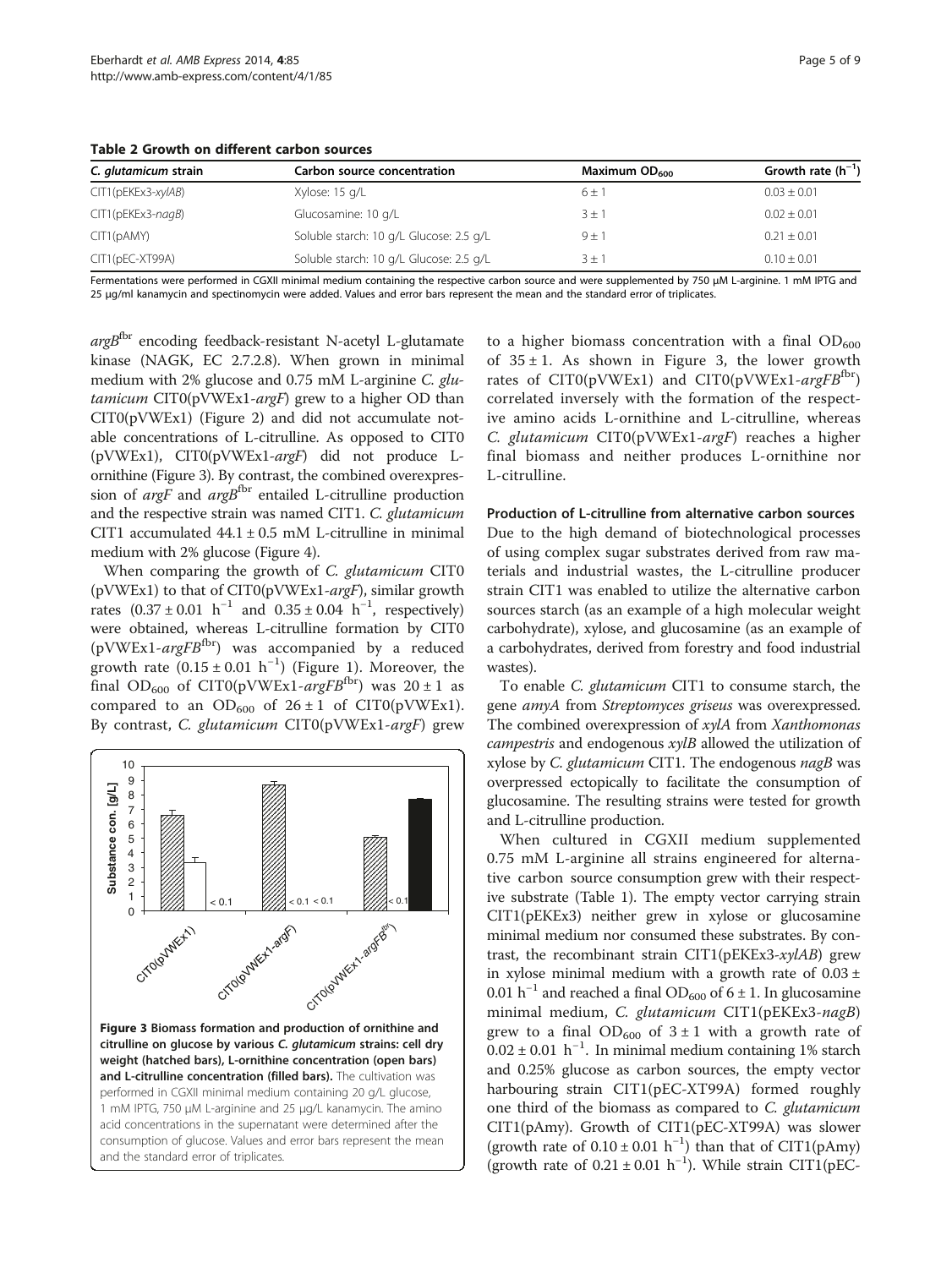<span id="page-5-0"></span>

XT99A) only utilized glucose, but not starch, CIT1(pAmy) was able to consume both, glucose and starch.

The strains engineered for utilization of xylose and glucosamine, respectively, also produced L-citrulline from these carbon sources (Figure 5). C. glutamicum CIT1(pEKEx3  $nagB$ ) accumulated  $2.6 \pm 0.3$  mM L-citrulline which corresponds to a yield of  $0.045 \pm 0.002$  g/g since glucosamine was utilized completely. Similarly, after complete utilization of xylose by C. glutamicum CIT1(pEKEx3-xylAB)  $6.4 \pm$ 0.1 mM L-citrulline accumulated corresponding to a yield of  $0.075 \pm 0.001$  g per g xylose.

As the determination of the starch concentration by HPLC was not possible, residual starch content was assayed by the use of Lugols solution. However, as it is known that overexpression of amyA in C. glutamicum results in high molecular mass degradation products of starch, which remain in the medium and are not detectable by Lugols solution (Seibold et al. [2006\)](#page-8-0), the L-citrulline concentration was measured until no change in  $OD<sub>600</sub>$ , starch content and L-citrulline concentration was observed. The starch utilizing strain CIT1(pAmy) was able to produce  $11.9 \pm 0.5$  mM L-citrulline which corresponds to a yield of 0.167 g/g.

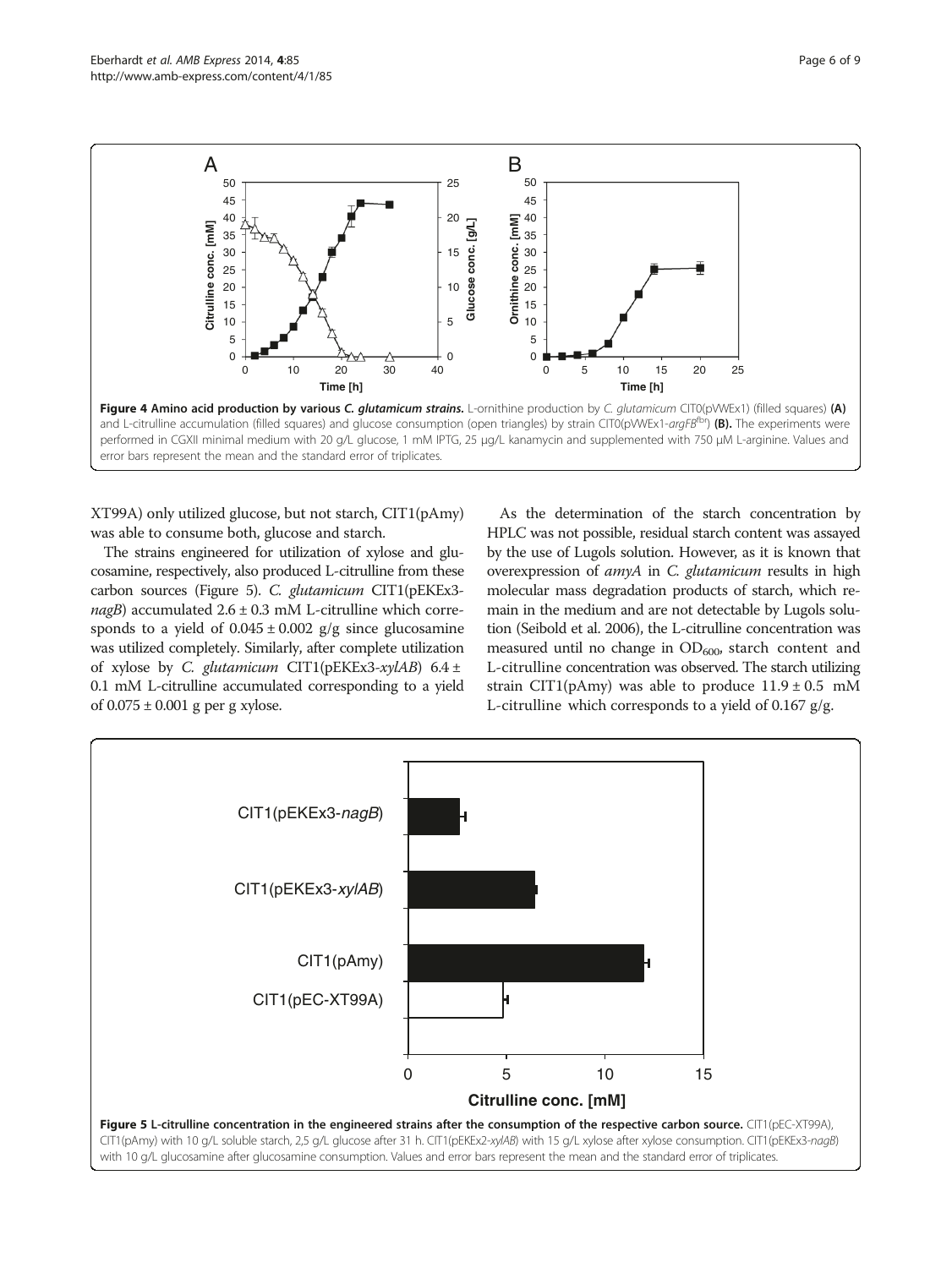### **Discussion**

C. glutamicum was engineered to accumulate L-citrulline as major product, both from glucose as well as from the alternative carbon sources starch, glucosamine and xylose.

Feedback insensitive N-acetyl L-glutamate kinase (encoded by argB<sup>fbr</sup>; (A49VM54V)) was required for production of L-citrulline since CIT0(pVWEx1-argF) did not produce L-citrulline, while  $CIT0(pVWEx1-argFB<sup>fbr</sup>)$  produced L-citrulline. It is unlikely that addition of L-arginine to CIT0(pVWEx1-argF) inhibited generation of L-ornithine, a precursor of L-citrulline, because strain CIT0(pVWEx1) produced L-ornithine when supplemented with L-arginine. However, it is possible that intracellular L-citrulline affects arginine biosynthesis. As overexpression of  $argB<sup>fbr</sup>$  entailed L-citrulline formation, we assume that L-citrulline inhibits the NAGK of C. glutamicum, but this has not yet been described. As expected due to its structural similarity to L-arginine, L-citrulline inhibits NAGK of other microorganisms (Farago and Denes [1967](#page-7-0); Haas and Leisinger [1975\)](#page-7-0). In Chlamydomonas reinhardtii, NAGK is inhibited by several L-arginine structure analogs, including L-citrulline, however, inhibition was less pronounced than L-arginine inhibition (Farago and Denes [1967\)](#page-7-0). NAGK from Pseudomonas aeruginosa lost two thirds of its activity in the presence of 2.5 mM L-citrulline which was claimed to be too weak under physiologic conditions (Haas and Leisinger [1975](#page-7-0)). However, it is conceivable that inhibition of NAGK by L-citrulline may play a role in recombinant C. glutamicum strains engineered for L-citrulline production, thus, possibly explaining the finding that L-citrulline production required overexpression  $argB<sup>f</sup>$  encoding NAGK feedback resistant to L-arginine. Commensurate with this notion, simultaneous production of L-arginine and L-citrulline resulted from  $argB<sup>fbr</sup>$  overexpression in a  $\triangle$ *argR* background (Ikeda et al. [2009](#page-7-0)). In this *argB*<sup>fbr</sup> overexpressing strain, the ratio of L-citrulline to L-arginine was higher than by classically obtained strains, which solely contain native argB (Ikeda et al. [2009](#page-7-0)). Currently, it remains to be studied if L-citrulline inhibits NAGK from C. glutamicum and if (some) variants feed-back resistant to L-arginine are also desensitized to L-citrulline.

Notably, about two fold more L-citrulline (about 7.7 g/L) was produced by strain CIT1 than L-ornithine was produced (about 3.3 g/L) by the isogenic strain CIT0 (pVWEx1). Both, overexpression of  $argF$  and  $argB$ <sup>thr</sup> may have contributed to this effect. It is more likely that  $argB<sup>fbr</sup>$  is responsible as L-arginine supplementation may have limited flux in the arginine biosynthesis pathway of strain CIT0(pVWEx1) especially in the beginning of the cultivation. In C. glutamicum CIT1, only feedbackresistant NAGK is present and additionally a gene dosage effect due ectopic overexpression of  $argB<sup>fbr</sup>$  might have contributed to increase L-citrulline production.

Glucose, glucosamine, xylose, and starch were shown to be suitable substrates for the production of L-citrulline. Strain construction was based on previously established engineering strategies (Seibold et al. [2006;](#page-8-0) Uhde et al. [2013](#page-8-0); Meiswinkel et al. [2013a](#page-7-0); Gopinath et al. [2011](#page-7-0)). The achieved L-citrulline concentrations on these substrates were lower than with glucose as carbon source. However, L-citrulline production from xylose  $(6.44 \pm 0.12 \text{ mM})$  by  $CIT1(pEKEx3-xyIAB)$  was lower, but in a similar range as production of L-ornithine  $(19.6 \pm 1.9 \text{ mM})$  and putrescine  $(15.1 \pm 1.2 \text{ mM})$ , respectively, from the same xylose concentration by the respective recombinant C. glutamicum strains (Meiswinkel et al. [2013a\)](#page-7-0). Similarly, product yields with glucosamine as carbon source were lower for L-citrulline (0.067  $g/g$ ) than for putrescine (0.112  $g/g$ ) (Uhde et al. [2013](#page-8-0)). Unexpectedly and hitherto not understood, the growth rate  $(0.02 \pm 0.01 \text{ h}^{-1})$  and, thus, productivity by CIT1(pEKEx3-nagB) were very low. By contrast, a putrescine producing strain carrying pEKEx3-nagB showed only a slightly decreased growth rate (Uhde et al. [2013](#page-8-0)).

C. glutamicum strains carrying pAMY co-utilized starch with glucose (Seibold et al. [2006](#page-8-0)). Substrate co-utilization is observed with C. glutamicum WT as well as recombinant strains for almost all mixtures of carbon sources (Blombach and Seibold [2010\)](#page-7-0). A L-lysine producing strain carrying pAMY showed increased biomass formation by addition of 10 g/L starch to 10 g/L glucose, whereas L-lysine production increased only upon addition of higher starch concentrations (Seibold et al. [2006\)](#page-8-0).

In this study, the additional presence of starch increased the growth rate of CIT1 (from 0.15 to 0.21  $h^{-1}$ ) as well as L-citrulline production. Production of L-citrulline by CIT1(pAMY) from a starch glucose mixture was higher  $(11.95 \pm 0.48 \text{ m})$  than that by the empty vector carrying control strain  $(4.83 \pm 0.4 \text{ mM})$  demonstrating that starch contributed to production of L-citrulline. It has to be noted that starch cannot be utilized completely by C. glutamicum strains overexpressing the  $\alpha$ -amylase gene  $amyA$  because high-molecular-weight carbohydrates are generated from starch and remain unutilized in the medium (Seibold et al. [2006\)](#page-8-0).

Taken together, production of L-citrulline as major product from glucose, starch, glucosamine, and xylose by recombinant C. glutamicum strains was achieved.

#### Competing interests

The authors declare that they have no competing interests.

#### Authors' contributions

DE designed experiments, performed experiments, analysed results and drafted the manuscript. JVKJ designed experiments, performed experiments and analysed results. VFW coordinated the study, designed experiments, analysed results and wrote the manuscript. All authors read and approved the final manuscript.

#### Acknowledgment

This work was partially supported by the Bundesministerium für Bildung und Forschung (BMBF, grant. no. 0316017) and by the program ZIM (grant. no.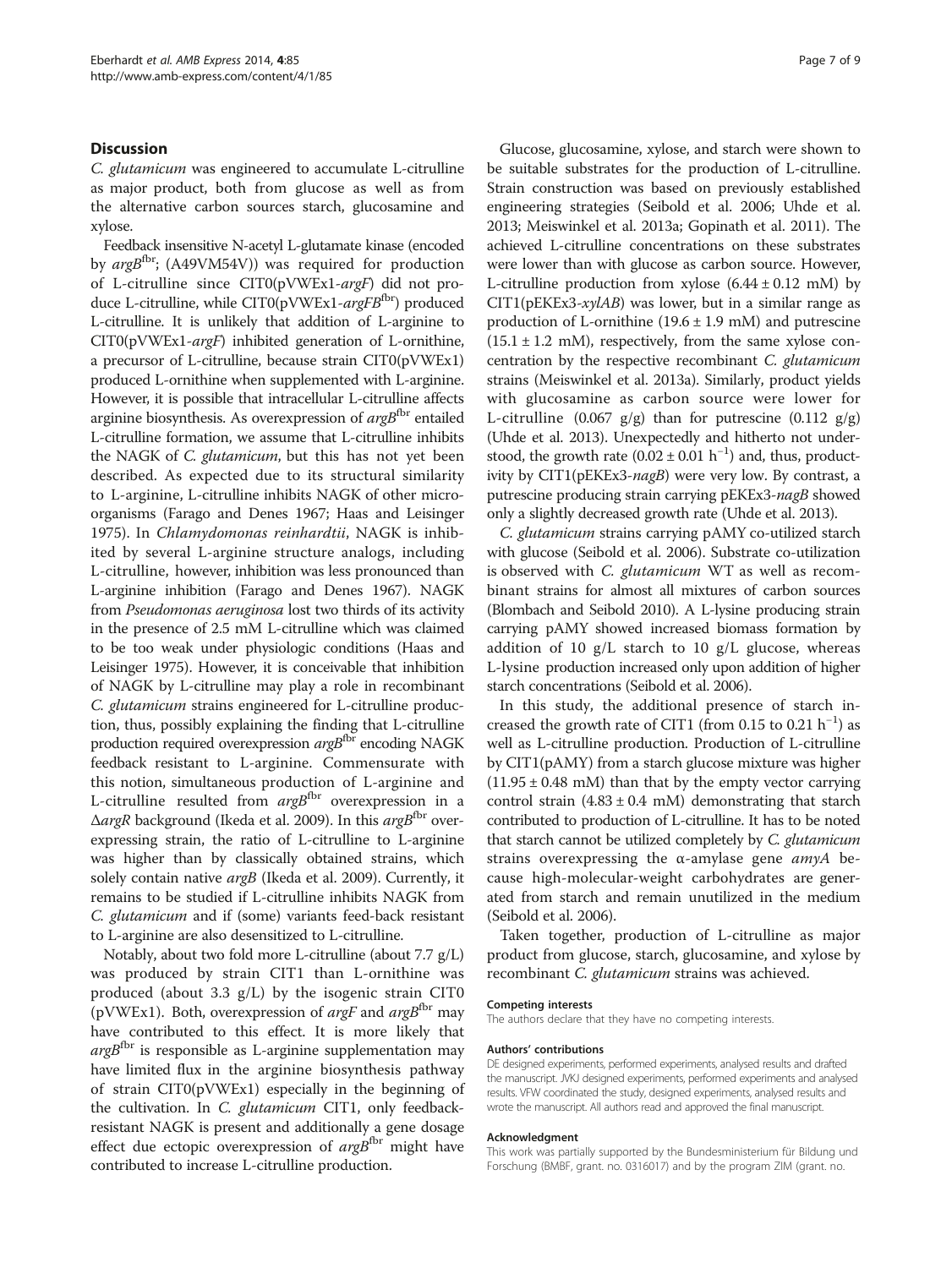<span id="page-7-0"></span>KF2969003SB2). We acknowledge support for the Article Processing Charge by the Deutsche Forschungsgemeinschaft and the Open Access Publication Fund of Bielefeld University.

#### Received: 13 October 2014 Accepted: 20 November 2014 Published online: 10 December 2014

#### References

- An SJ, Yim SS, Jeong KJ (2013) Development of a secretion system for the production of heterologous proteins in Corynebacterium glutamicum using the Porin B signal peptide. Protein Expr Purif 89(2):251–257, doi:10.1016/j. pep.2013.04.003
- Arndt A, Eikmanns BJ (2008) Regulation of carbon metabolism in Corynebacterium glutamicum. In: Burkovski A (ed) Corynebacteria: genomics and molecular biology. Caister Academic Press, Wymondham, UK, pp 155–182
- Baumgart M, Unthan S, Ruckert C, Sivalingam J, Grunberger A, Kalinowski J, Bott M, Noack S, Frunzke J (2013) Construction of a prophage-free variant of Corynebacterium glutamicum ATCC 13032 for use as a platform strain for basic research and industrial biotechnology. Appl Environ Microbiol 79(19):6006–6015, doi:10.1128/AEM. 01634-13
- Blombach B, Seibold GM (2010) Carbohydrate metabolism in Corynebacterium glutamicum and applications for the metabolic engineering of L-lysine production strains. Appl Microbiol Biotechnol 86(5):1313–1322, doi:10.1007/ s00253-010-2537-z
- Blombach B, Hans S, Bathe B, Eikmanns BJ (2009) Acetohydroxyacid synthase, a novel target for improvement of L-lysine production by Corynebacterium glutamicum. Appl Environ Microbiol 75(2):419–427, doi:10.1128/AEM. 01844-08
- Curis E, Nicolis I, Moinard C, Osowska S, Zerrouk N, Benazeth S, Cynober L (2005) Almost all about citrulline in mammals. Amino Acids 29(3):177–205, doi:10.1007/s00726-005-0235-4
- Delaunay S, Gourdon P, Lapujade P, Mailly E, Oriol E, Engasser JM, Lindley NL, Goergen JL (1999) An improved temperature triggered process for glutamate production with Corynebacterium glutamicum. Enz Microb Biotechnol 25:762–768
- Eggeling L, Reyes O (2005) Experiments. In: Eggeling L, Bott M (eds) Handbook of Corynebacterium glutamicum. CRC Press, Boca Raton, USA, pp 3535–3566
- Farago A, Denes G (1967) Mechanism of arginine biosynthesis in Chlamydomonas reinhardti. II. Purification and properties of N-acetylglutamate 5 phosphotransferase, the allosteric enzyme of the pathway. Biochim Biophys Acta 136(1):6–18
- Fish WW (2012) Process for the production of L-citrulline from watermelon flesh and rind. US 8173837 B1
- Frohwitter J, Heider SA, Peters-Wendisch P, Beekwilder J, Wendisch VF (2014) Production of the sesquiterpene (+)-valencene by metabolically engineered Corynebacterium glutamicum. J Biotechnol. doi:10.1016/j.jbiotec.2014.05.032
- Georgi T, Rittmann D, Wendisch VF (2005) Lysine and glutamate production by Corynebacterium glutamicum on glucose, fructose and sucrose: roles of malic enzyme and fructose-1,6-bisphosphatase. Metab Eng 7(4):291–301
- Gopinath V, Meiswinkel TM, Wendisch VF, Nampoothiri KM (2011) Amino acid production from rice straw and wheat bran hydrolysates by recombinant pentose-utilizing Corynebacterium glutamicum. Appl Microbiol Biotechnol. doi:10.1007/s00253-011-3478-x
- Haas D, Leisinger T (1975) N-acetylglutamate 5-phosphotransferase of Pseudomonas aeruginosa. Catalytic and regulatory properties. Eur J Biochem 52(2):377–393
- Hanahan D (1983) Studies on transformation of Escherichia coli with plasmids. J Mol Biol 166(4):557–580
- Heider SA, Peters-Wendisch P, Netzer R, Stafnes M, Brautaset T, Wendisch VF (2014a) Production and glucosylation of C50 and C 40 carotenoids by metabolically engineered Corynebacterium glutamicum. Appl Microbiol Biotechnol 98(3):1223–1235, doi:10.1007/s00253-013-5359-y
- Heider SA, Peters-Wendisch P, Wendisch VF, Beekwilder J, Brautaset T (2014b) Metabolic engineering for the microbial production of carotenoids and related products with a focus on the rare C50 carotenoids. Appl Microbiol Biotechnol 98(10):4355–4368, doi:10.1007/s00253-014-5693-8
- Ikeda M, Mitsuhashi S, Tanaka K, Hayashi M (2009) Reengineering of a Corynebacterium glutamicum L-arginine and L-citrulline producer. Appl Environ Microbiol 75(6):1635–1641, doi:10.1128/AEM. 02027-08
- Jensen JV, Wendisch VF (2013) Ornithine cyclodeaminase-based proline production by Corynebacterium glutamicum. Microb Cell Factories 12:63, doi:10.1186/1475-2859-12-63
- Jolkver E, Emer D, Ballan S, Kramer R, Eikmanns BJ, Marin K (2009) Identification and characterization of a bacterial transport system for the uptake of pyruvate, propionate, and acetate in Corynebacterium glutamicum. J Bacteriol 191(3):940–948, doi:10.1128/JB.01155-08
- Kakimoto T, Shibatani T, Nishimura N, Chibata I (1971) Enzymatic production of L-citrulline by Pseudomonas putida. Appl Microbiol 22(6):992–999
- Kikuchi Y, Itaya H, Date M, Matsui K, Wu LF (2009) TatABC overexpression improves Corynebacterium glutamicum Tat-dependent protein secretion. Appl Environ Microbiol 75(3):603–607, doi:10.1128/AEM. 01874-08
- Kim J, Hirasawa T, Sato Y, Nagahisa K, Furusawa C, Shimizu H (2009) Effect of odhA overexpression and odhA antisense RNA expression on Tween-40 triggered glutamate production by Corynebacterium glutamicum. Appl Microbiol Biotechnol 81(6):1097–1106, doi:10.1007/s00253-008-1743-4
- Kim J, Fukuda H, Hirasawa T, Nagahisa K, Nagai K, Wachi M, Shimizu H (2010) Requirement of de novo synthesis of the OdhI protein in penicillin-induced glutamate production by Corynebacterium glutamicum. Appl Microbiol Biotechnol 86(3):911–920, doi:10.1007/s00253-009-2360-6
- Kirchner O, Tauch A (2003) Tools for genetic engineering in the amino acid-producing bacterium Corynebacterium glutamicum. J Biotechnol 104(1–3):287–299
- Matano C, Uhde A, Youn JW, Maeda T, Clermont L, Marin K, Kramer R, Wendisch VF, Seibold GM (2014) Engineering of Corynebacterium glutamicum for growth and L-lysine and lycopene production from N-acetyl-glucosamine. Appl Microbiol Biotechnol 98(12):5633–5643, doi:10.1007/s00253-014-5676-9
- Meiswinkel TM, Gopinath V, Lindner SN, Nampoothiri KM, Wendisch VF (2013a) Accelerated pentose utilization by Corynebacterium glutamicum for accelerated production of lysine, glutamate, ornithine and putrescine. Microb Biotechnol 6(2):131–140, doi:10.1111/1751-7915.12001
- Meiswinkel TM, Rittmann D, Lindner SN, Wendisch VF (2013b) Crude glycerol-based production of amino acids and putrescine by Corynebacterium glutamicum. Bioresour Technol 145:254–258, doi:10.1016/j.biortech.2013.02.053
- Okumura S, Shibuya M, Shimpachi K, Teruo S, Noboru K (1966) Method of producing citrulline by bacterial fermentation. US 3282794 A
- Peters-Wendisch PG, Kreutzer C, Kalinowski J, Patek M, Sahm H, Eikmanns BJ (1998) Pyruvate carboxylase from Corynebacterium glutamicum: characterization, expression and inactivation of the pyc gene. Microbiology 144(Pt 4):915–927
- Peters-Wendisch PG, Schiel B, Wendisch VF, Katsoulidis E, Mockel B, Sahm H, Eikmanns BJ (2001) Pyruvate carboxylase is a major bottleneck for glutamate and lysine production by Corynebacterium glutamicum. J Mol Microbiol Biotechnol 3(2):295–300
- Radmacher E, Stansen KC, Besra GS, Alderwick LJ, Maughan WN, Hollweg G, Sahm H, Wendisch VF, Eggeling L (2005) Ethambutol, a cell wall inhibitor of Mycobacterium tuberculosis, elicits L-glutamate efflux of Corynebacterium glutamicum. Microbiology 151(Pt 5):1359–1368
- Rimando AM, Perkins-Veazie PM (2005) Determination of citrulline in watermelon rind. J Chromatogr A 1078(1–2):196–200
- Rittmann D, Lindner SN, Wendisch VF (2008) Engineering of a glycerol utilization pathway for amino acid production by Corynebacterium glutamicum. Appl Environ Microbiol 74(20):6216–6222, doi:10.1128/AEM. 00963-08
- Sakanyan V, Petrosyan P, Lecocq M, Boyen A, Legrain C, Demarez M, Hallet JN, Glansdorff N (1996) Genes and enzymes of the acetyl cycle of arginine biosynthesis in Corynebacterium glutamicum: enzyme evolution in the early steps of the arginine pathway. Microbiology 142(Pt 1):99–108
- Sambrook J, Russell D (2012) Molecular cloning. A laboratory manual, 4th edn. Cold Spring Harbor Laboratoy Press, Cold Spring Harbor, NY
- Sasaki M, Teramoto H, Inui M, Yukawa H (2011) Identification of mannose uptake and catabolism genes in Corynebacterium glutamicum and genetic engineering for simultaneous utilization of mannose and glucose. Appl Microbiol Biotechnol 89(6):1905–1916, doi:10.1007/s00253-010-3002-8
- Sato H, Orishimo K, Shirai T, Hirasawa T, Nagahisa K, Shimizu H, Wachi M (2008) Distinct roles of two anaplerotic pathways in glutamate production induced by biotin limitation in Corynebacterium glutamicum. J Biosci Bioeng 106(1):51–58
- Schneider J, Wendisch VF (2010) Putrescine production by engineered Corynebacterium glutamicum. Appl Microbiol Biotechnol 88(4):859–868, doi:10.1007/s00253-010-2778-x
- Schneider J, Niermann K, Wendisch VF (2011) Production of the amino acids L-glutamate, L-lysine, L-ornithine and L-arginine from arabinose by recombinant Corynebacterium glutamicum. J Biotechnol 154(2–3):191–198, doi:10.1016/j. jbiotec.2010.07.009